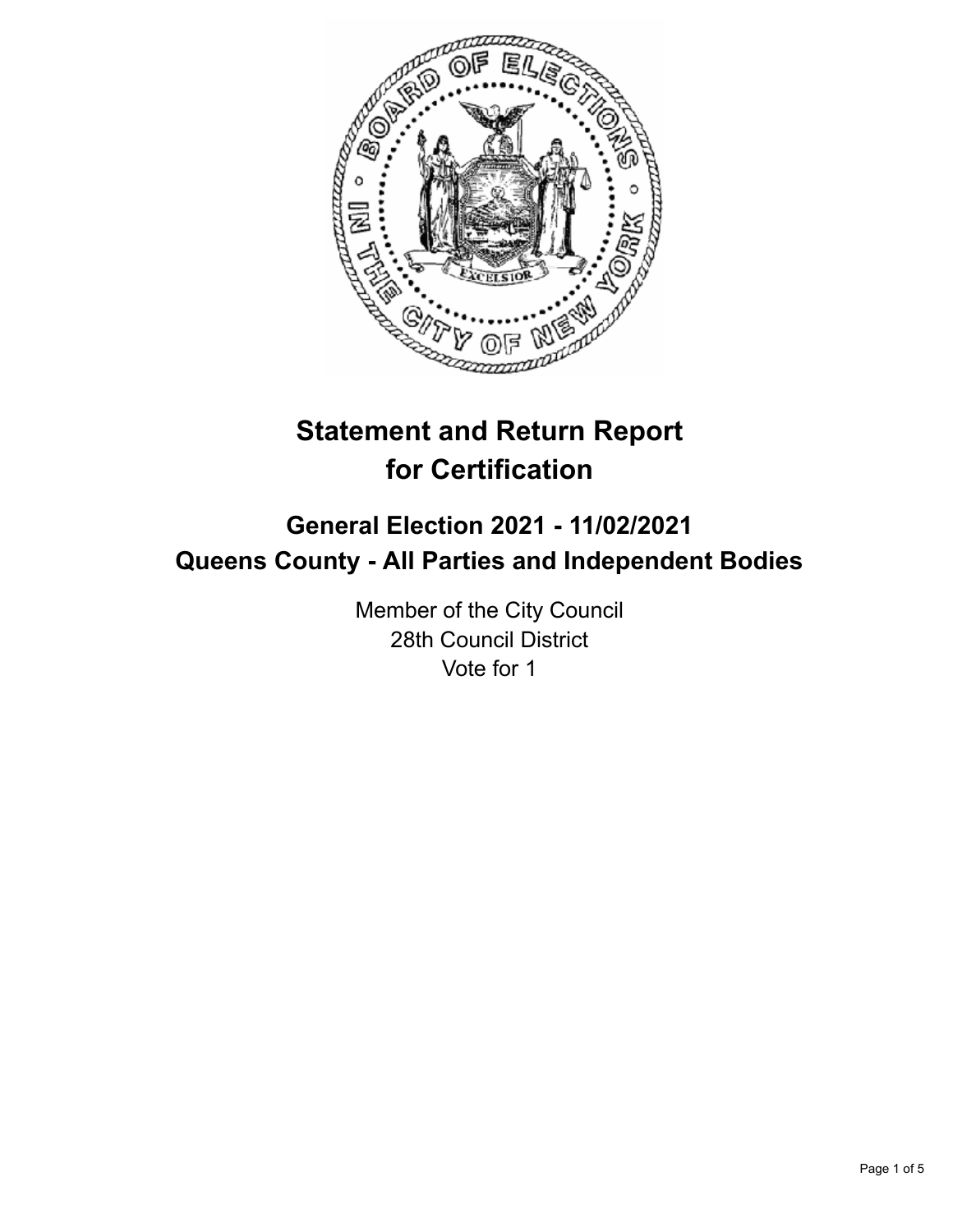

### **Assembly District 24**

| <b>PUBLIC COUNTER</b>                                    | 1,307 |
|----------------------------------------------------------|-------|
| <b>MANUALLY COUNTED EMERGENCY</b>                        | 0     |
| ABSENTEE / MILITARY                                      | 103   |
| <b>AFFIDAVIT</b>                                         | 6     |
| <b>Total Ballots</b>                                     | 1,416 |
| Less - Inapplicable Federal/Special Presidential Ballots | 0     |
| <b>Total Applicable Ballots</b>                          | 1,416 |
| ADRIENNE E. ADAMS (DEMOCRATIC)                           | 961   |
| IVAN D. MOSSOP (REPUBLICAN)                              | 347   |
| FELICIA SINGH (WRITE-IN)                                 | 2     |
| SINGH MAN (WRITE-IN)                                     |       |
| UNATTRIBUTABLE WRITE-IN (WRITE-IN)                       |       |
| <b>Total Votes</b>                                       | 1,312 |
| Unrecorded                                               | 104   |

### **Assembly District 31**

| <b>PUBLIC COUNTER</b>                                    | 2,878          |
|----------------------------------------------------------|----------------|
| <b>MANUALLY COUNTED EMERGENCY</b>                        | $\mathbf{0}$   |
| <b>ABSENTEE / MILITARY</b>                               | 215            |
| <b>AFFIDAVIT</b>                                         | 19             |
| <b>Total Ballots</b>                                     | 3,112          |
| Less - Inapplicable Federal/Special Presidential Ballots | 0              |
| <b>Total Applicable Ballots</b>                          | 3,112          |
| ADRIENNE E. ADAMS (DEMOCRATIC)                           | 2,336          |
| IVAN D. MOSSOP (REPUBLICAN)                              | 568            |
| ARMIN ARTLE (WRITE-IN)                                   | 1              |
| GARY G. PRASAD (WRITE-IN)                                | 1              |
| JAHI ROSE (WRITE-IN)                                     | 1              |
| JAPNEET SINGH (WRITE-IN)                                 | $\overline{2}$ |
| <b>JASLIN KAUR (WRITE-IN)</b>                            | $\overline{2}$ |
| JOANN ARIOLA (WRITE-IN)                                  | 1              |
| MINGZE WU (WRITE-IN)                                     | 1              |
| RAMA DOOKHRAM (WRITE-IN)                                 | 1              |
| RUBEN WILLS (WRITE-IN)                                   | 1              |
| <b>Total Votes</b>                                       | 2,915          |
| Unrecorded                                               | 197            |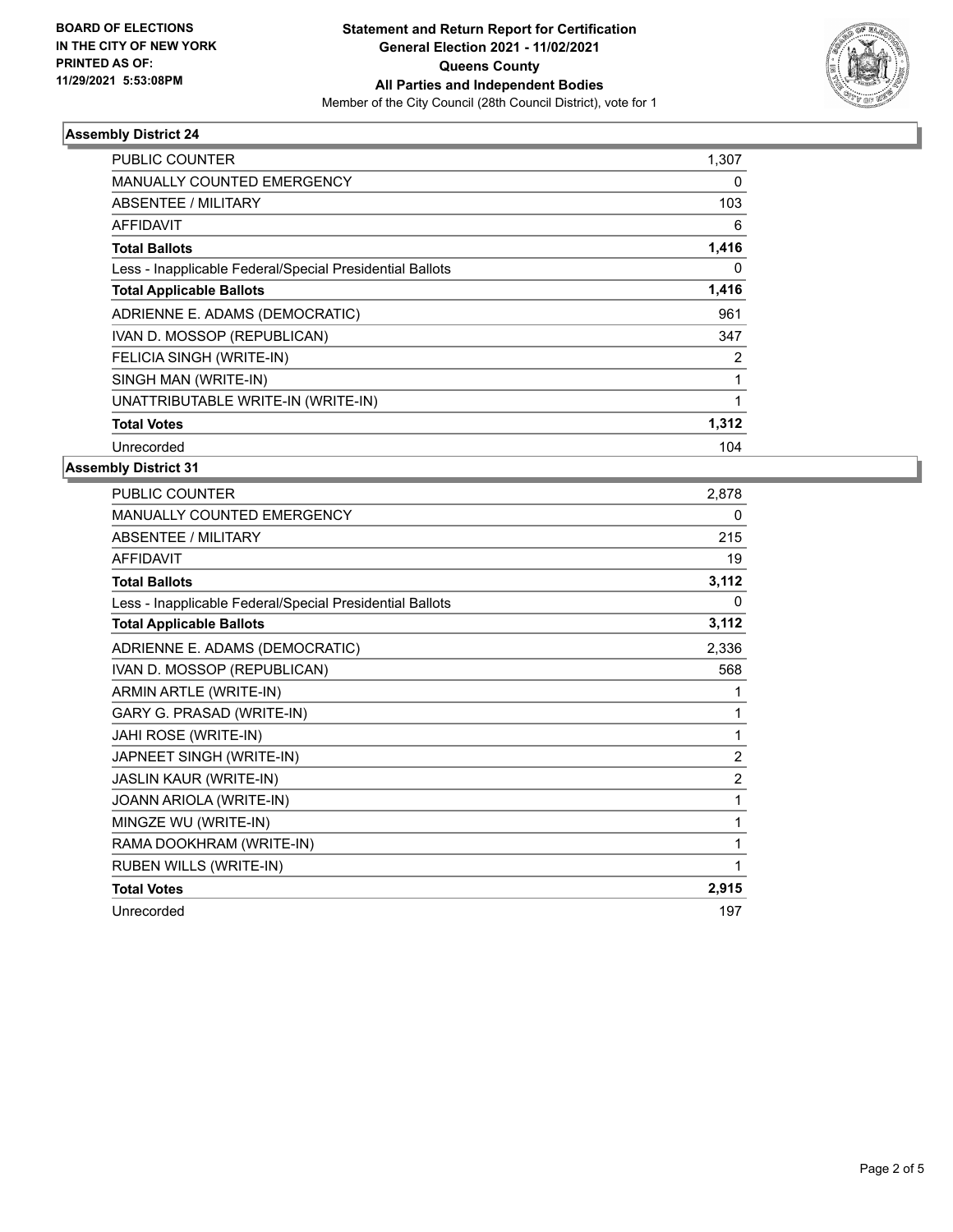

### **Assembly District 32**

| <b>PUBLIC COUNTER</b>                                    | 9,769  |
|----------------------------------------------------------|--------|
| <b>MANUALLY COUNTED EMERGENCY</b>                        | 0      |
| <b>ABSENTEE / MILITARY</b>                               | 772    |
| <b>AFFIDAVIT</b>                                         | 29     |
| <b>Total Ballots</b>                                     | 10,570 |
| Less - Inapplicable Federal/Special Presidential Ballots | 0      |
| <b>Total Applicable Ballots</b>                          | 10,570 |
| ADRIENNE E. ADAMS (DEMOCRATIC)                           | 9,606  |
| IVAN D. MOSSOP (REPUBLICAN)                              | 488    |
| CRAIG E BOYER (WRITE-IN)                                 | 1      |
| CURTIS A. SLIWA (WRITE-IN)                               | 1      |
| HARLEMA OWENS (WRITE-IN)                                 | 1      |
| JOANN V. CLEGHORNE (WRITE-IN)                            | 1      |
| <b>MAXINE HARRISON (WRITE-IN)</b>                        | 1      |
| TAHIRA MOORE (WRITE-IN)                                  | 1      |
| UNATTRIBUTABLE WRITE-IN (WRITE-IN)                       | 6      |
| VIDYA S. DOOKRAN-FRANCO (WRITE-IN)                       | 1      |
| <b>Total Votes</b>                                       | 10,107 |
| Unrecorded                                               | 463    |

### **Assembly District 38**

| <b>PUBLIC COUNTER</b>                                    | 872 |
|----------------------------------------------------------|-----|
| <b>MANUALLY COUNTED EMERGENCY</b>                        | 0   |
| <b>ABSENTEE / MILITARY</b>                               | 50  |
| <b>AFFIDAVIT</b>                                         |     |
| <b>Total Ballots</b>                                     | 923 |
| Less - Inapplicable Federal/Special Presidential Ballots | 0   |
| <b>Total Applicable Ballots</b>                          | 923 |
| ADRIENNE E. ADAMS (DEMOCRATIC)                           | 585 |
| IVAN D. MOSSOP (REPUBLICAN)                              | 268 |
| FELICIA SINGH (WRITE-IN)                                 | 2   |
| KENICHI WILSON (WRITE-IN)                                |     |
| KENNY WILSON (WRITE-IN)                                  | 1   |
| UNATTRIBUTABLE WRITE-IN (WRITE-IN)                       | 1   |
| <b>Total Votes</b>                                       | 858 |
| Unrecorded                                               | 65  |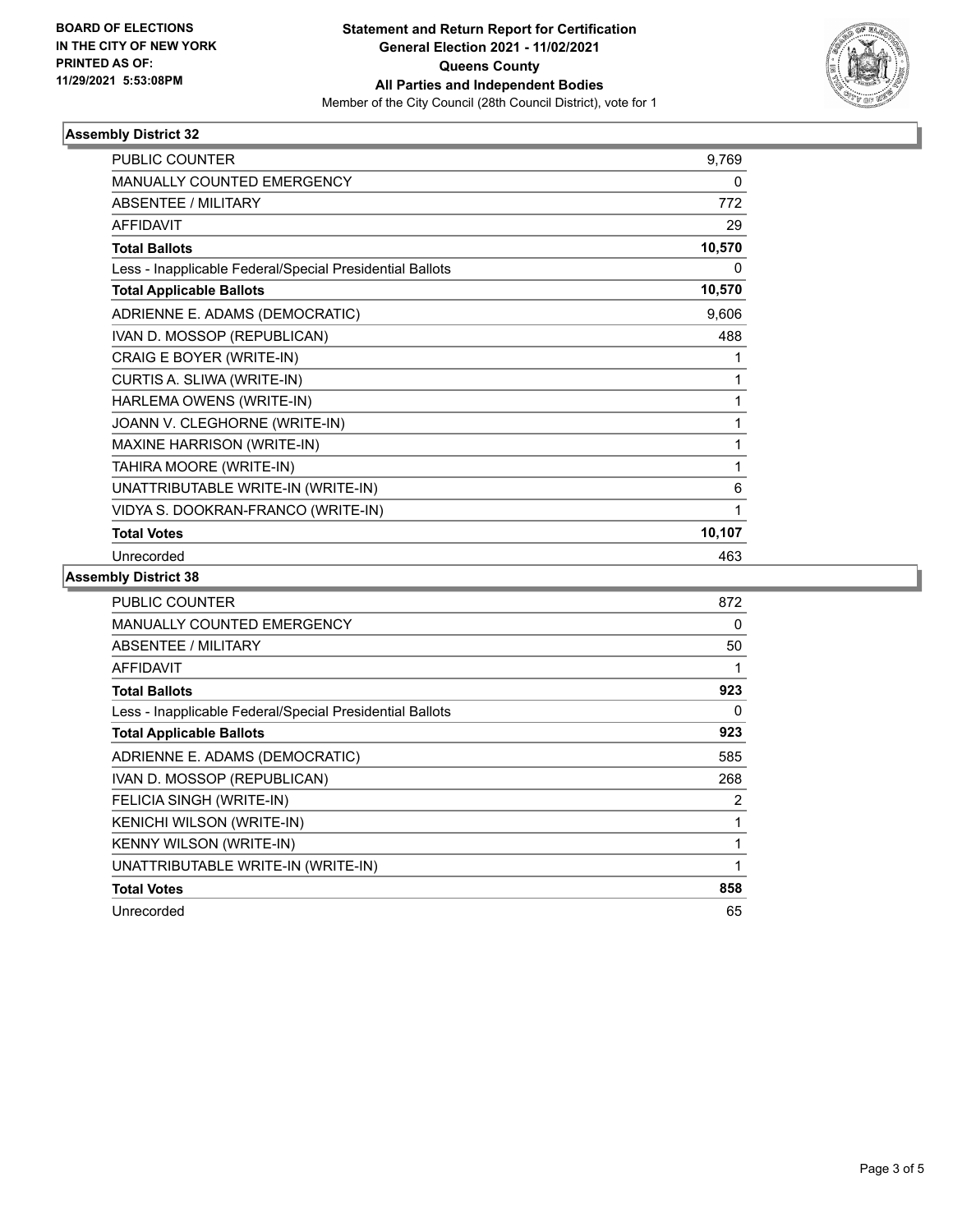

### **Total for Member of the City Council (28th Council District) - Queens County**

| PUBLIC COUNTER                                           | 14,826       |
|----------------------------------------------------------|--------------|
| MANUALLY COUNTED EMERGENCY                               | 0            |
| <b>ABSENTEE / MILITARY</b>                               | 1,140        |
| <b>AFFIDAVIT</b>                                         | 55           |
| <b>Total Ballots</b>                                     | 16,021       |
| Less - Inapplicable Federal/Special Presidential Ballots | 0            |
| <b>Total Applicable Ballots</b>                          | 16,021       |
| ADRIENNE E. ADAMS (DEMOCRATIC)                           | 13,488       |
| IVAN D. MOSSOP (REPUBLICAN)                              | 1,671        |
| ARMIN ARTLE (WRITE-IN)                                   | 1            |
| CRAIG E BOYER (WRITE-IN)                                 | 1            |
| CURTIS A. SLIWA (WRITE-IN)                               | 1            |
| FELICIA SINGH (WRITE-IN)                                 | 4            |
| GARY G. PRASAD (WRITE-IN)                                | 1            |
| HARLEMA OWENS (WRITE-IN)                                 | 1            |
| JAHI ROSE (WRITE-IN)                                     | $\mathbf{1}$ |
| JAPNEET SINGH (WRITE-IN)                                 | 2            |
| JASLIN KAUR (WRITE-IN)                                   | 2            |
| JOANN ARIOLA (WRITE-IN)                                  | 1            |
| JOANN V. CLEGHORNE (WRITE-IN)                            | 1            |
| KENICHI WILSON (WRITE-IN)                                | 1            |
| KENNY WILSON (WRITE-IN)                                  | 1            |
| MAXINE HARRISON (WRITE-IN)                               | 1            |
| MINGZE WU (WRITE-IN)                                     | 1            |
| RAMA DOOKHRAM (WRITE-IN)                                 | 1            |
| RUBEN WILLS (WRITE-IN)                                   | 1            |
| SINGH MAN (WRITE-IN)                                     | $\mathbf{1}$ |
| TAHIRA MOORE (WRITE-IN)                                  | 1            |
| UNATTRIBUTABLE WRITE-IN (WRITE-IN)                       | 8            |
| VIDYA S. DOOKRAN-FRANCO (WRITE-IN)                       | 1            |
| <b>Total Votes</b>                                       | 15,192       |
| Unrecorded                                               | 829          |